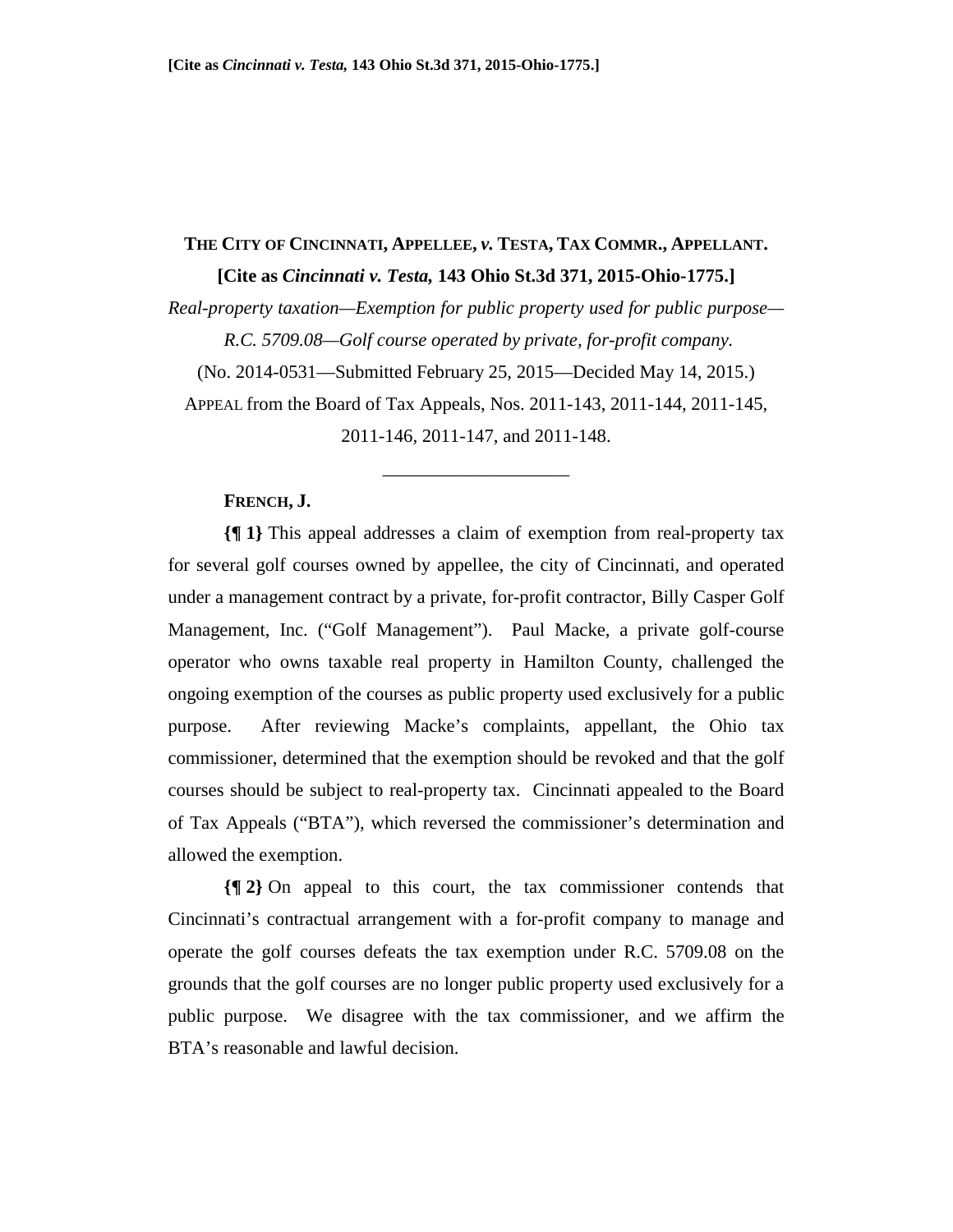## *Facts and procedural background*

**{¶ 3}** Cincinnati owns the golf courses at issue here, and pursuant to the city charter, the Cincinnati Recreation Commission ("CRC") has the right to furnish, equip, and operate the city-owned golf courses. CRC operates the golf courses as part of its "mission \* \* \* to provide recreational and cultural activities enhancing health and wellness, [and] creating a sense of community \* \* \* for everyone that lives in the City of Cincinnati and the tri-state area."

**{¶ 4}** The issue of the golf courses' exemption from real-property taxation has arisen since CRC began contracting with private companies to manage and operate the courses. In 2003, CRC entered into a management contract with its current contractor, Golf Management. A subsequent management contract between CRC and Golf Management was executed in 2011 and certified in 2012.

**{¶ 5}** The management contracts recite the city's ownership and operation of seven (later six) public golf courses and express the city's "desire[] to obtain management services." The management contracts require Golf Management to provide a defined "scope of services," as set out in a 25-page exhibit. In general, Golf Management's services include "normal supervisory[,] management and operational services associated with public golf courses in a municipal setting." More particularly, Golf Management's duties include the following: (1) "exclusive responsibility and control over all areas and structures within the boundaries of the golf premises," (2) supervision of golf clubhouse operations, including the sale of golf merchandise, golf cart operations, and golf programs, (3) establishment and implementation of "a grounds maintenance program, and agronomic and horticultural operations to assure the proper playing conditions," and (4) provision of human-resources services for golf-course employees, all of whom are employees of Golf Management.

**{¶ 6}** The management contracts require Golf Management to deposit all golf-course proceeds except sales of food and beverages, merchandise, and golf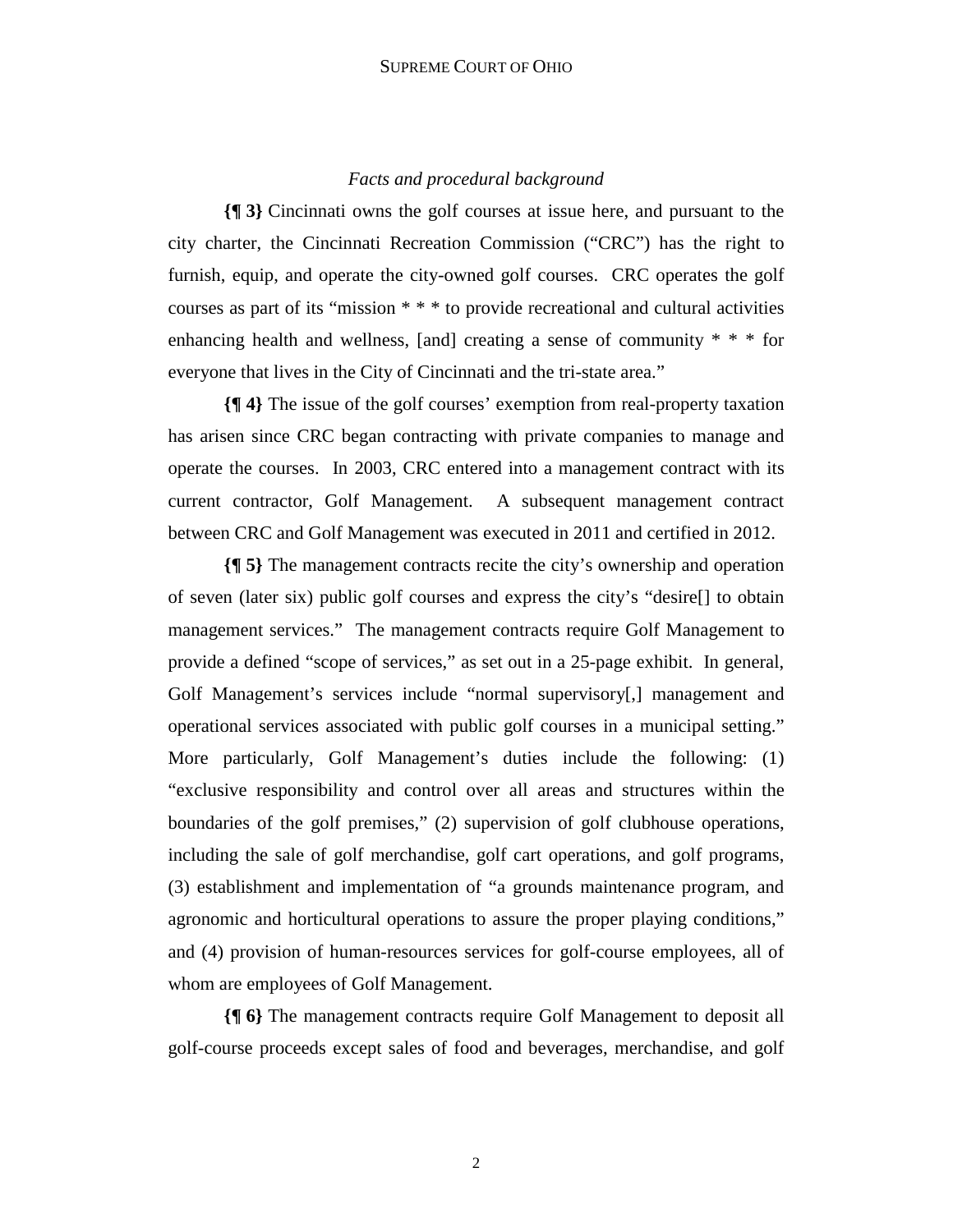lessons into a CRC account, to be disbursed in accordance with the CRC's protocols and procedures. As the BTA found, CRC receives all golf-course operating revenues, including greens fees and cart-rental fees.

**{¶ 7}** Payments under the management contracts run in two directions: CRC pays Golf Management a monthly management fee, and Golf Management pays CRC a percentage of gross food, beverage, and merchandise sales. The 2003 contract called for a monthly management fee of \$16,666.66, and the 2012 contract called for a monthly management fee of  $$13,750$ .<sup>1</sup> Both contracts offer Golf Management an incentive fee for achieving a revenue target, but that target has never been hit. With respect to food and beverage sales, the 2003 contract required Golf Management to annually pay CRC the greater of 17 percent or \$200,000, and the 2012 contract required a payment of the greater of 20 percent or \$220,000. Finally, the 2003 contract required Golf Management to pay 7 percent of the golf-shop merchandise sales to CRC; the 2012 contract required payment of 10 percent of merchandise sales.

**{¶ 8}** Pursuant to section 14 of the 2003 contract, Golf Management was an independent contractor. The 2012 contract, however, amended that section and states, "In operating the Golf Courses, entering into cont[r]acts relating to the Golf Courses, the Contractor acts on behalf of and as an agent for the [CRC]."

**{¶ 9}** Macke challenged the golf courses' ongoing exemption from realproperty tax in complaints filed at various times in 2009 and 2010. The tax commissioner issued final determinations in December 2010 and, in each case, granted the complaint and denied exemption. The tax commissioner relied on the following factors: (1) the alleged generation of profits by the golf courses, (2) Golf Management's status as an independent contractor, (3) the "privatization" of

1

<sup>&</sup>lt;sup>1</sup> The 2012 contract involved only six golf courses; the 2003 contract involved seven.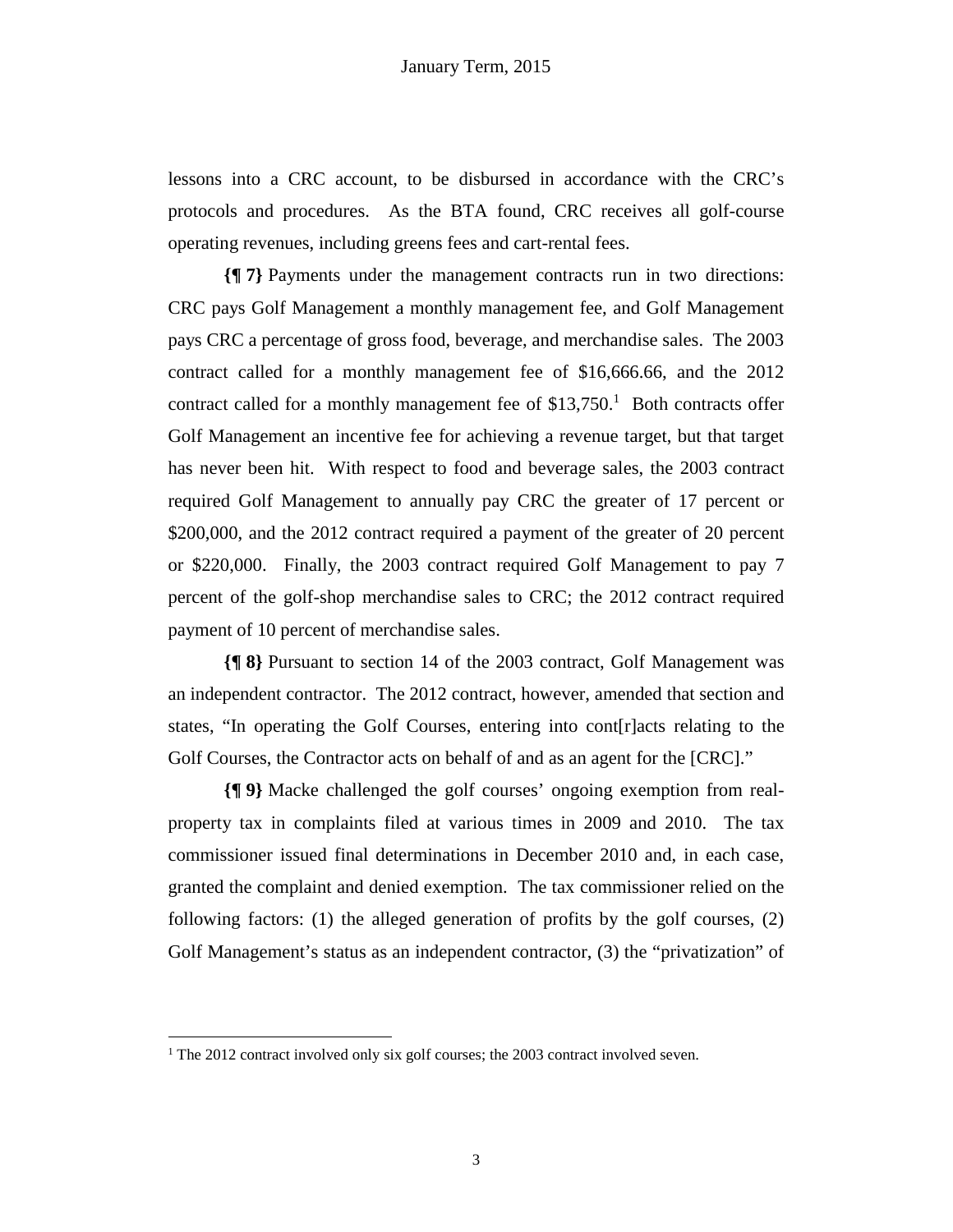the courses evidenced by waiver of city living-wage requirements, and (4) the supposed competition with private golf courses.

**{¶ 10}** Cincinnati appealed to the BTA, which consolidated the cases and held a hearing on May 7, 2013. Cincinnati offered as evidence the 2003 and 2012 management contracts, along with other documents and the testimony of three persons: (1) Christopher Bigham, CRC's director, (2) Steve Pacella, superintendent of administrative services for CRC, and (3) Joseph Livingood, senior vice president of Golf Management. The tax commissioner offered brief testimony from Macke and introduced documentation, including Cincinnati's request for proposals ("RFP") for golf-management services, Golf Management's 2002 response to the RFP, and documents relating to financial matters.

**{¶ 11}** On March 6, 2014, the BTA issued a consolidated decision reversing the tax commissioner's denial of exemptions based on two main considerations. First, the BTA rejected the tax commissioner's reliance on *Parma Hts. v. Wilkins*, 105 Ohio St.3d 463, 2005-Ohio-2818, 828 N.E.2d 998. The BTA distinguished *Parma Hts.* based on the lack of a lease between CRC and Golf Management and the terms of the management contracts. BTA Nos. 2011-143 through 2011-148, 2014 WL 1155680, \*3 (Mar. 6, 2014). The board found that Cincinnati, via CRC, exercises "significant authority" over the golf courses and that Golf Management "simply carries out the day-to-day operations of the courses according to CRC's direction and control." *Id*. Second, the board noted that Cincinnati reaps the financial benefit of most of the golf-course revenues, including all operating revenues, and that Golf Management's revenues from food, beverage, and merchandise sales are "incidental" under the authority of *South-Western City Schools Bd. of Edn. v. Kinney*, 24 Ohio St.3d 184, 494 N.E.2d 1109 (1986). Finally, the BTA noted that Cincinnati, not Golf Management, is responsible for the payment of real-property taxes and that, unlike the exemption in *Parma Hts.*, the exemption here will benefit the city, not a private entity.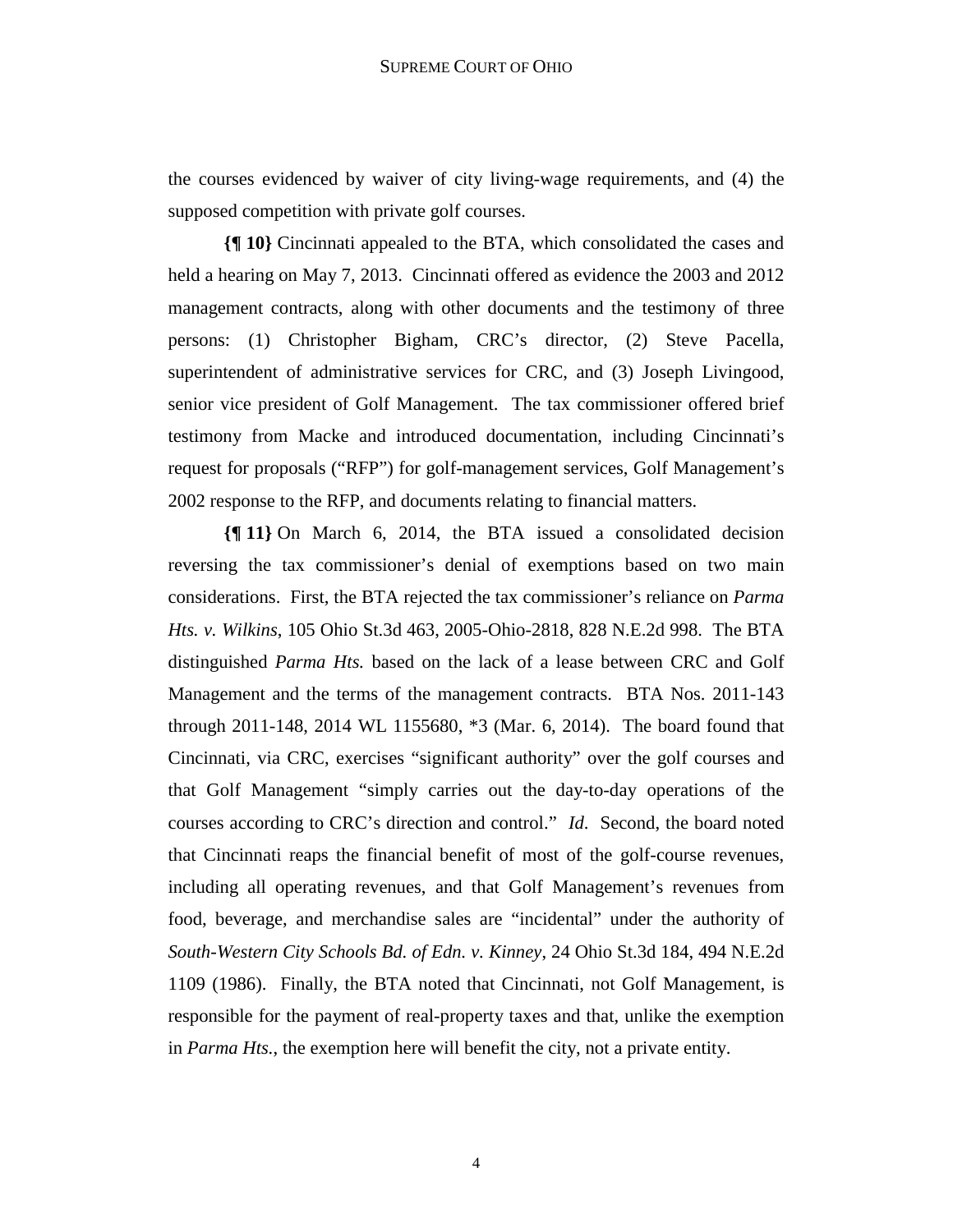**{¶ 12}** The tax commissioner appealed to this court, pursuant to R.C. 5717.04. Macke also filed a notice of appeal, but he failed to perfect his appeal as required by statute, and we therefore dismissed his notice of appeal and redesignated his briefs as amicus briefs in support of the tax commissioner's position. 141 Ohio St.3d 1465, 2015-Ohio-428, 24 N.E.3d 1183.

### *Analysis*

**{¶ 13}** The BTA's findings of fact are entitled to deference. *Satullo v. Wilkins*, 111 Ohio St.3d 399, 2006-Ohio-5856, 856 N.E.2d 954, ¶ 14, citing *Am. Natl. Can Co. v. Tracy*, 72 Ohio St.3d 150, 152, 648 N.E.2d 483 (1995). This court will not reverse the BTA's determination as to the credibility of witnesses and the weight to be given to their testimony absent an abuse of discretion. *EOP-BP Tower, L.L.C. v. Cuyahoga Cty. Bd. of Revision*, 106 Ohio St.3d 1, 2005- Ohio-3096, 829 N.E.2d 686, ¶ 14. Legal issues attending the manner in which statutes have been construed and applied, however, call for de novo review. *Akron Centre Plaza, L.L.C. v. Summit Cty. Bd. of Revision*, 128 Ohio St.3d 145, 2010-Ohio-5035, 942 N.E.2d 1054, ¶ 10.

**{¶ 14}** In Ohio, taxation is the rule, and exemption is the exception. *Vought Industries, Inc. v. Tracy*, 72 Ohio St.3d 261, 264, 648 N.E.2d 1364 (1995), citing *Cleveland v. Bd. of Tax Appeals*, 153 Ohio St. 97, 99-100, 91 N.E.2d 480 (1950). The well-established rule in tax-exemption cases—generally articulated in cases involving a property owner's application for an exemption places the burden on the taxpayer to show that the exemption statute's language clearly expresses the exemption in relation to the claim. *Anderson/Maltbie Partnership v. Levin*, 127 Ohio St.3d 178, 2010-Ohio-4904, 937 N.E.2d 547, ¶ 16. But when a taxpayer, like Macke here, challenges the continued exemption of real property, "the burden of proof is upon the complaining taxpayer to produce sufficient evidence to substantiate his allegations that the property should lose its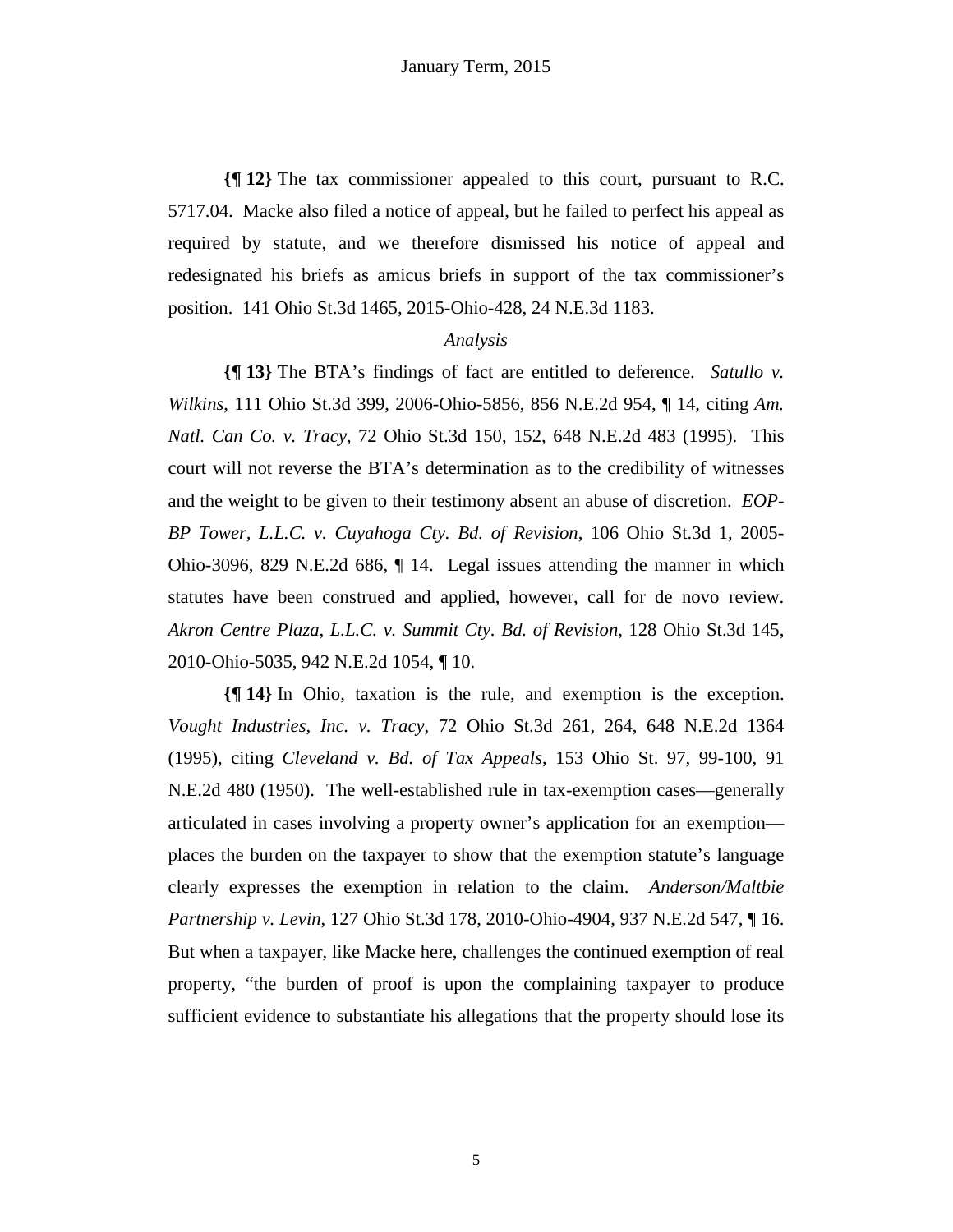exemption." *Vick v. Cleveland Mem. Med. Found.*, 2 Ohio St.2d 30, 206 N.E.2d 2 (1965), paragraph one of the syllabus.

**{¶ 15}** The issue before us is whether the statutes allow the exemption for the golf courses in light of the largely undisputed facts. This presents a question of law for our plenary review. *See Equity Dublin Assocs. v. Testa*, 142 Ohio St.3d 152, 2014-Ohio-5243, 28 N.E.3d 1206, ¶ 22.

**{¶ 16}** The tax commissioner's first proposition of law states that taxexemption statutes "must be strictly construed, because exemptions are in derogation of the rights of all other taxpayers." This is a correct statement of the law with which Cincinnati agrees. *See, e.g., Panther II Transp., Inc. v. Seville Bd. of Income Tax Rev.*, 138 Ohio St.3d 495, 2014-Ohio-1011, 8 N.E.3d 904, ¶ 23. But, as Cincinnati states, interpretation of tax-exemption statutes must also be reasonable and not defeat the legislative intent. *In re Estate of Morgan*, 173 Ohio St. 89, 93, 180 N.E.2d 146 (1962). With these standards in mind, we turn to the statutory authority for the tax exemption in this case.

**{¶ 17}** All real property in Ohio is subject to taxation unless expressly exempted. R.C. 5709.01(A). At issue here is the exemption stated in R.C. 5709.08(A)(1) for "public property used exclusively for a public purpose." Property qualifies for that exemption when it satisfies three prerequisites: "(1) the property must be public property, (2) the use thereof must be for a public purpose, and (3) the property must be used exclusively for a public purpose." *Carney v. Cleveland*, 173 Ohio St. 56, 180 N.E.2d 14 (1962), paragraph one of the syllabus. Only the third requirement is at issue here.

**{¶ 18}** The tax commissioner's second, third, and fourth propositions of law concern the requirement that the golf courses be used exclusively for a public purpose. Collectively, those propositions state that public property is not used exclusively for a public purpose when a for-profit entity operates a for-profit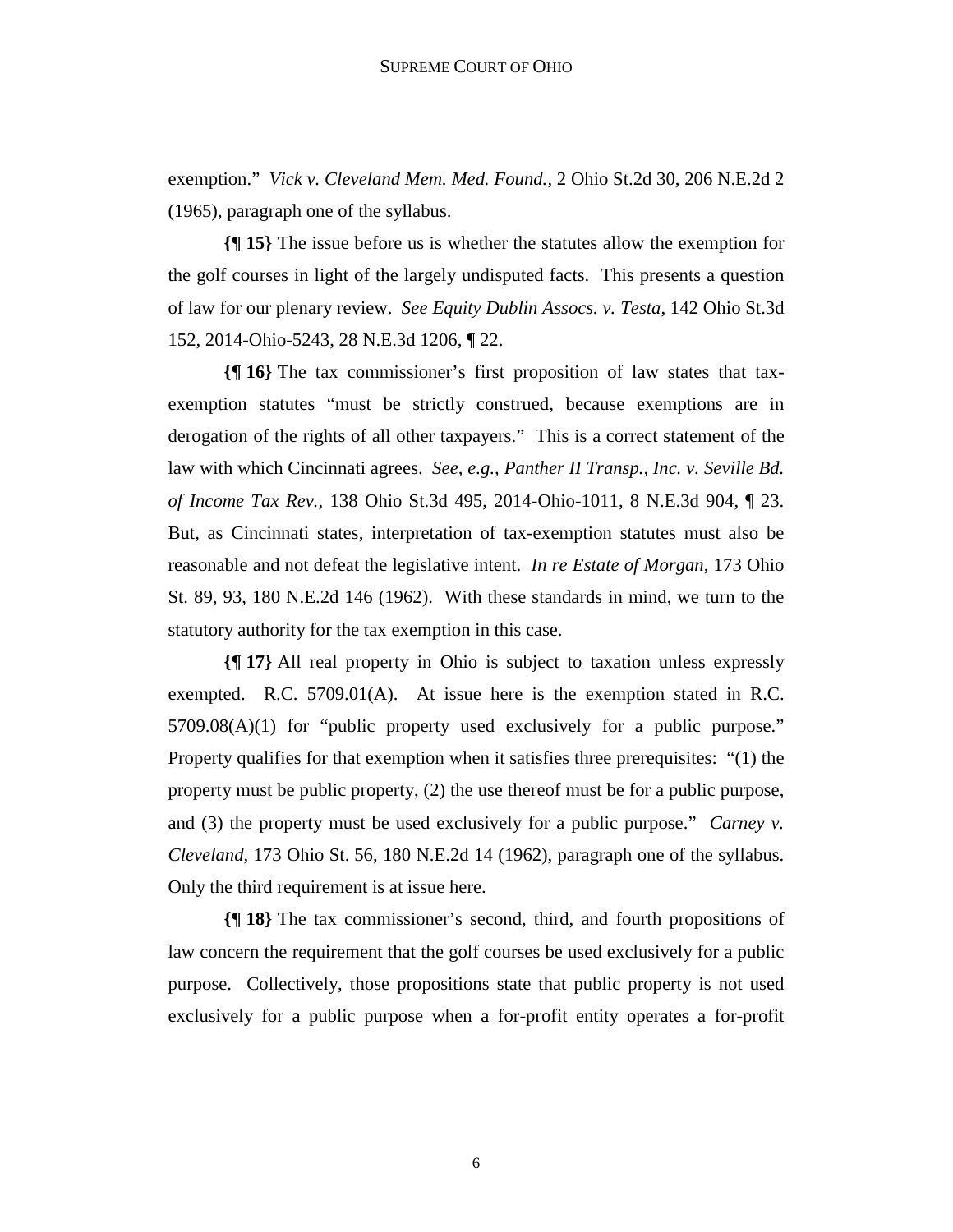business on the property, in competition with other private entities in the area, with the intent to profit, or as the functional equivalent of a lessee.

**{¶ 19}** We first look to R.C. 5709.121(A), which declares certain property to be used exclusively for charitable or public purposes and states:

Real property  $* * * \text{ belonging to } * * * \text{ a political}$ subdivision, shall be considered as used exclusively for \* \* \* public purposes by such \* \* \* political subdivision, if it meets one of the following requirements:

(1) It is used by such \* \* \* political subdivision, or by one or more other \* \* \* political subdivisions under a lease, sublease, or other contractual arrangement:

(a) [As an arts center];

(b) For other \* \* \* public purposes.

(2) It is made available under the direction or control of such \*\*\* political subdivision for use in furtherance of or incidental to its \* \* \* public purposes and not with the view to profit.

The provision most applicable here is R.C.  $5709.121(A)(2)$ . Cincinnati makes the golf courses available to golfers who enjoy their accommodations, and the essence of the public purpose is to make the golf courses available for use by the public.

**{¶ 20}** Under R.C. 5709.121(A)(2), three elements must be satisfied in order to conclude that the golf courses in this case are used exclusively for a public purpose and are, therefore, entitled to a tax exemption. First, they must be "under the direction or control of" Cincinnati. The BTA expressly found that Cincinnati "continues to exercise significant authority over the subject golf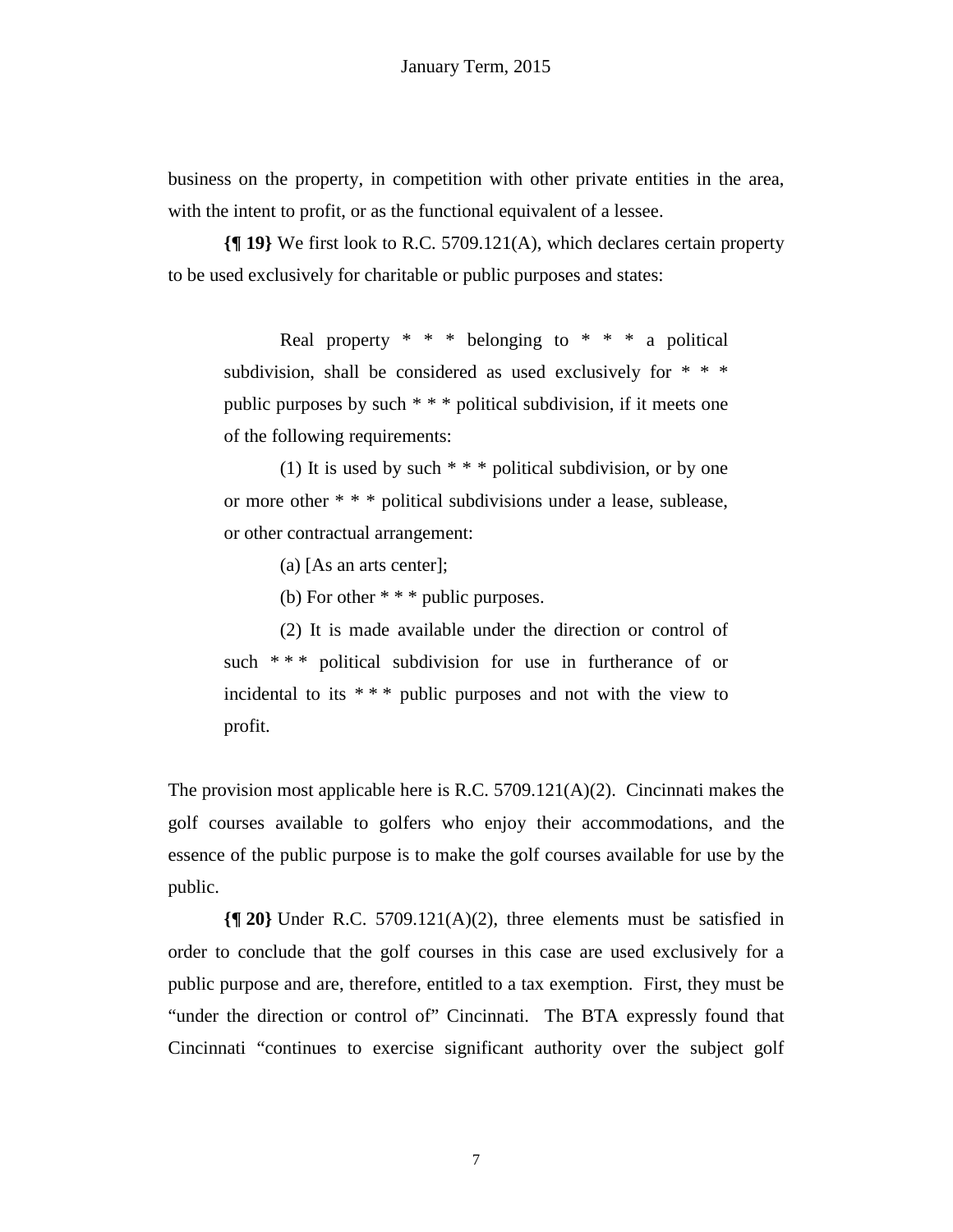courses." BTA Nos. 2011-143 through 2011-148, 2014 WL 1155680, \*3. The operation of the courses is subject to extensive supervision by Cincinnati, and CRC had to approve decisions regarding management and operation of the golf courses. For example, CRC retained authority over rate-setting, approval of marketing, and hours of operation. CRC's golf-audit team inspects the courses weekly, and Rob Williams, the city's supervisor of golf, is in the field inspecting the courses "[b]asically daily." This reliable and probative evidence supports the BTA's finding regarding Cincinnati's ongoing direction and control, and it merits deference.

**{¶ 21}** Second, the property's use must be "in furtherance of or incidental to [Cincinnati's] public purposes." Bigham testified that CRC operates the golf courses consistent with its mission to "provide recreational and cultural activities enhancing health and wellness." There can be no question that the golf courses continue to be used to make golfing available to the general public. Bigham testified to CRC's mission "to really provide services for everyone." As in *South-Western City Schools*, 24 Ohio St.3d 184, 494 N.E.2d 1109, another case involving the tax-exempt status of a municipal golf course, no one contends that operating golf courses is not a valid public function, and we accept that it is.

**{¶ 22}** Third, the property must be made available to others not with a view to profit. Satisfaction of this requirement is the primary point of disagreement here. The tax commissioner argues that the golf courses were operated for profit because Golf Management is a for-profit enterprise seeking profit through the management contract and because the golf-course operations were designed to generate sufficient revenue to offset expenses and potentially generate a surplus. Regarding revenue sharing and profit potential, the BTA found as follows: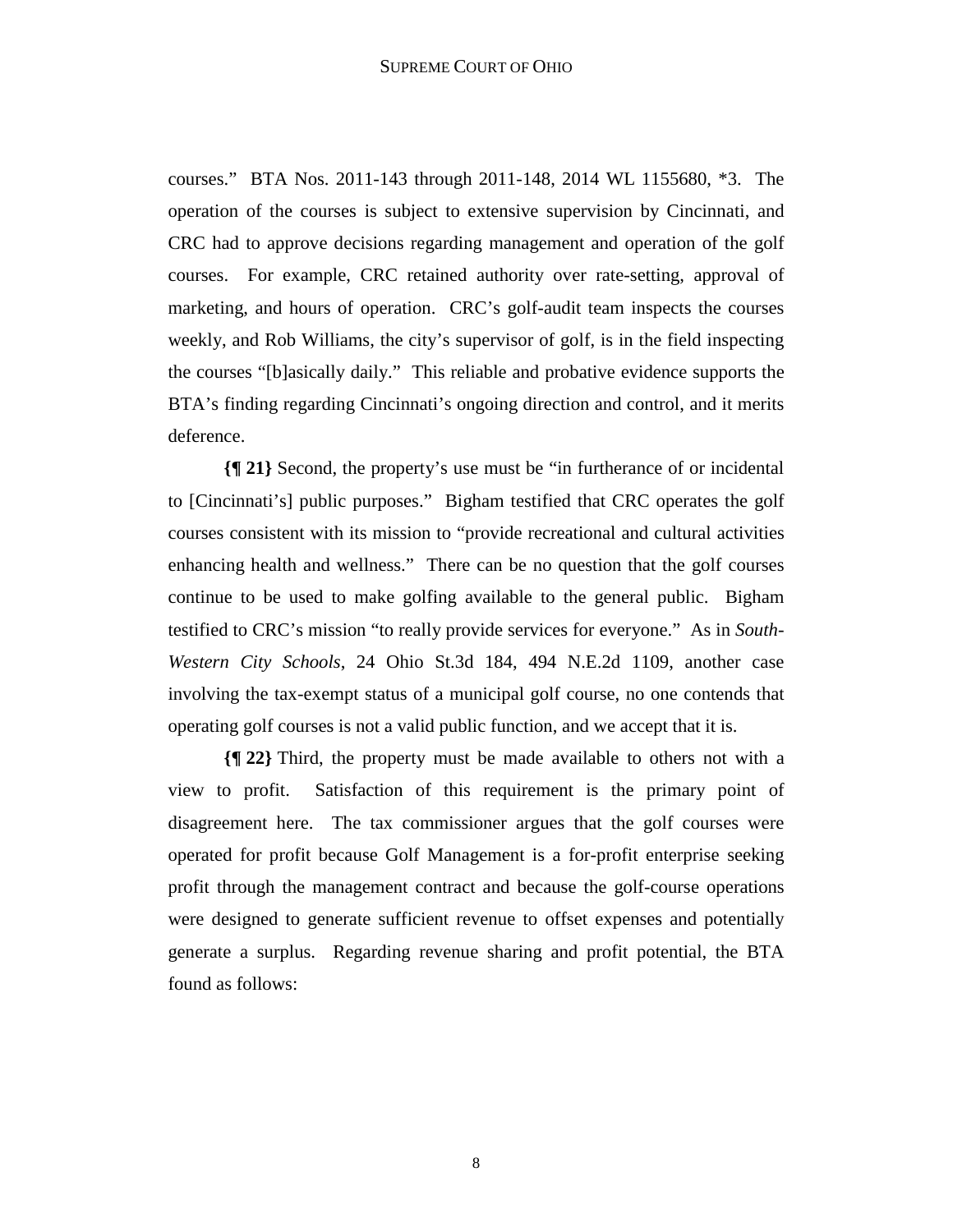Under the management contract, the City receives all operating revenues, including greens fees and cart rentals fees, which it reinvests into the golf facilities. [Golf Management] only receives a flat management fee, a portion of merchandise and food and beverage sales, and may receive an incentive fee if certain revenue targets are met. This is therefore not a situation where a private enterprise is occupying publicly-owned property and profiting thereby; instead, the fruit of [Golf Management's] labor is largely reaped by the City. [Golf Management] receives only a portion of the revenue from merchandise and food and beverage sales \* \* \*. Such revenues are incidental and do not violate the "exclusively for a public purpose requirement" of R.C. 5709.08.

2014 WL 1155680, \*3. In so holding, the BTA focused on the proportion of the revenue retained by Golf Management in relation to the revenue generated for CRC's municipal golf fund; the BTA found that Golf Management's share constituted no more than 5 percent of the revenue to the golf fund. Our review confirms that the record supports the BTA's conclusion.

**{¶ 23}** The tax commissioner argues that the BTA erred by not considering Golf Management's contractual management fee in its comparison, but the BTA was justified in excluding the management fee from its consideration. The management fee is a flat fee for the service of managing the courses; it does not constitute "profit" that would violate the limitation of R.C.  $5709.121(A)(2)$ . The management contracts entitle Golf Management to its management fee regardless of how the golf courses perform.

**{¶ 24}** The documentation regarding the municipal golf fund is also persuasive. The average revenue per year from 2007 through 2012 was \$6,206,508, and the average expenses were \$6,365,044, for an average loss of

9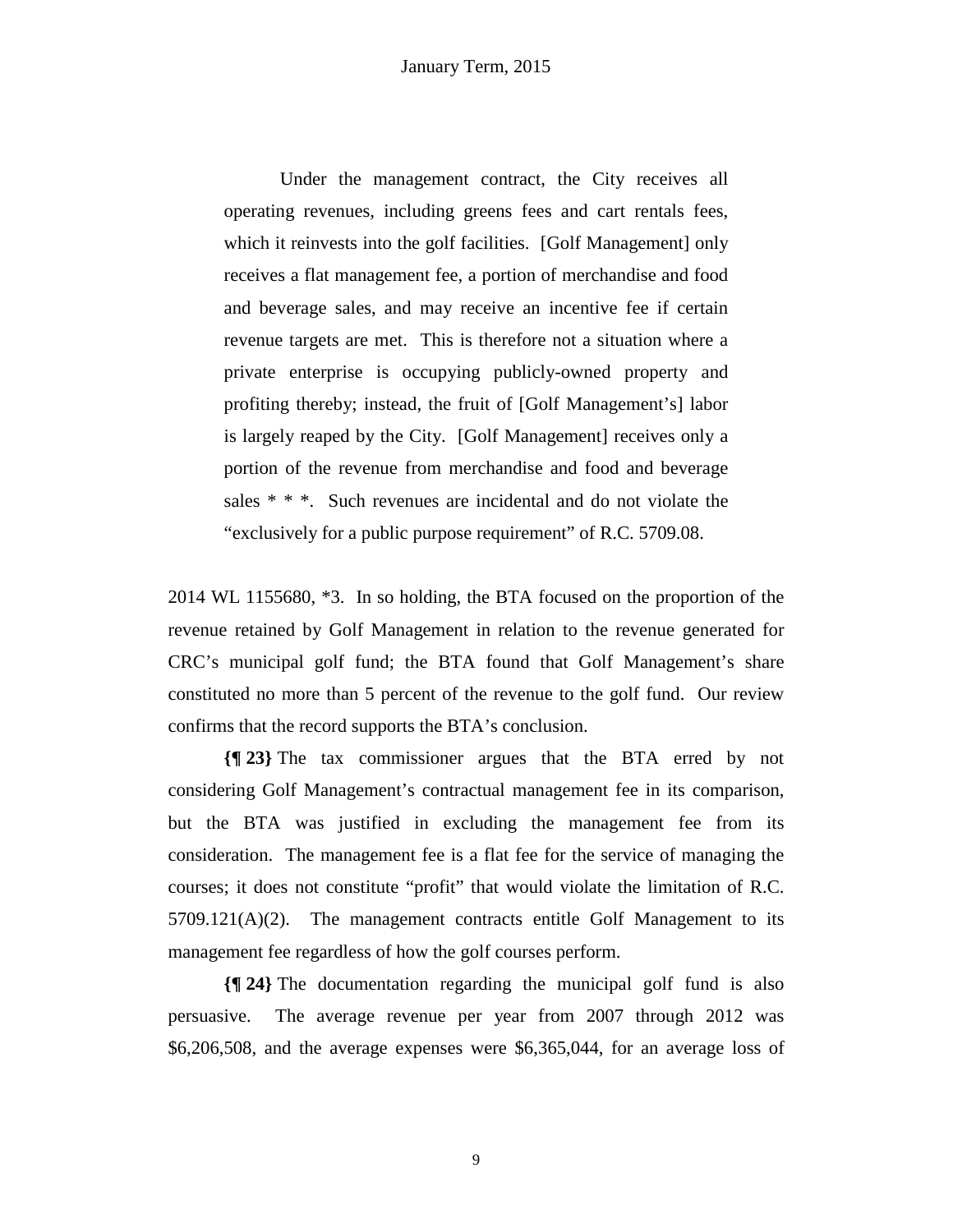\$158,536 per year over the six-year period. The fund sustained itself over this period with the carry-forward of the previous year's balance, together with the surplus realized in two of the six years: 2007 with a \$461,651 surplus and 2009 with a \$460,344 surplus. Over the long haul, though, the municipal golf fund can fairly be characterized as operating on a close-to-break-even basis.

**{¶ 25}** Aside from the amount of revenue realized by either Golf Management or the municipal golf fund from operation of the golf courses, when private use of public land is sufficiently incidental to the public purpose, the land may still be characterized as being used exclusively for a public purpose. *Whitehouse v. Tracy*, 72 Ohio St.3d 178, 181, 648 N.E.2d 503 (1995). In *Whitehouse*, a village allowed a local farmer to grow crops for personal profit on portions of a public well field, and this court affirmed the BTA's determination that the farming was not the type of activity that would defeat the tax exemption for the well field, as public property used exclusively for a public purpose. *Id.* at 182. Likewise, in *Carney v. Ohio Turnpike Comm.*, 167 Ohio St. 273, 276, 147 N.E.2d 857 (1958), we held that turnpike service plazas, which were rented to private corporations to sell food, drink, gasoline, and other goods, were "concomitants of the turnpike operation" and that their private operation did not defeat an exemption for public property operated exclusively for a public purpose. Again, in *Cleveland v. Carney*, 172 Ohio St. 189, 196, 174 N.E.2d 254 (1961), we concluded that use of part of a public auditorium and exhibit hall for public parking was "only a small incidental part of the overall use, insufficient to destroy the tax-exempt character of a facility which in the main is used exclusively for a public purpose," despite a statute providing that municipal real property acquired for off-street parking is not tax-exempt. The focus in those cases was not on the revenue realized as a result of the challenged uses, but on the incidental character of the private use in relation to the public purpose. Here, the sales of food, beverages, and merchandise from which Golf Management derived revenue are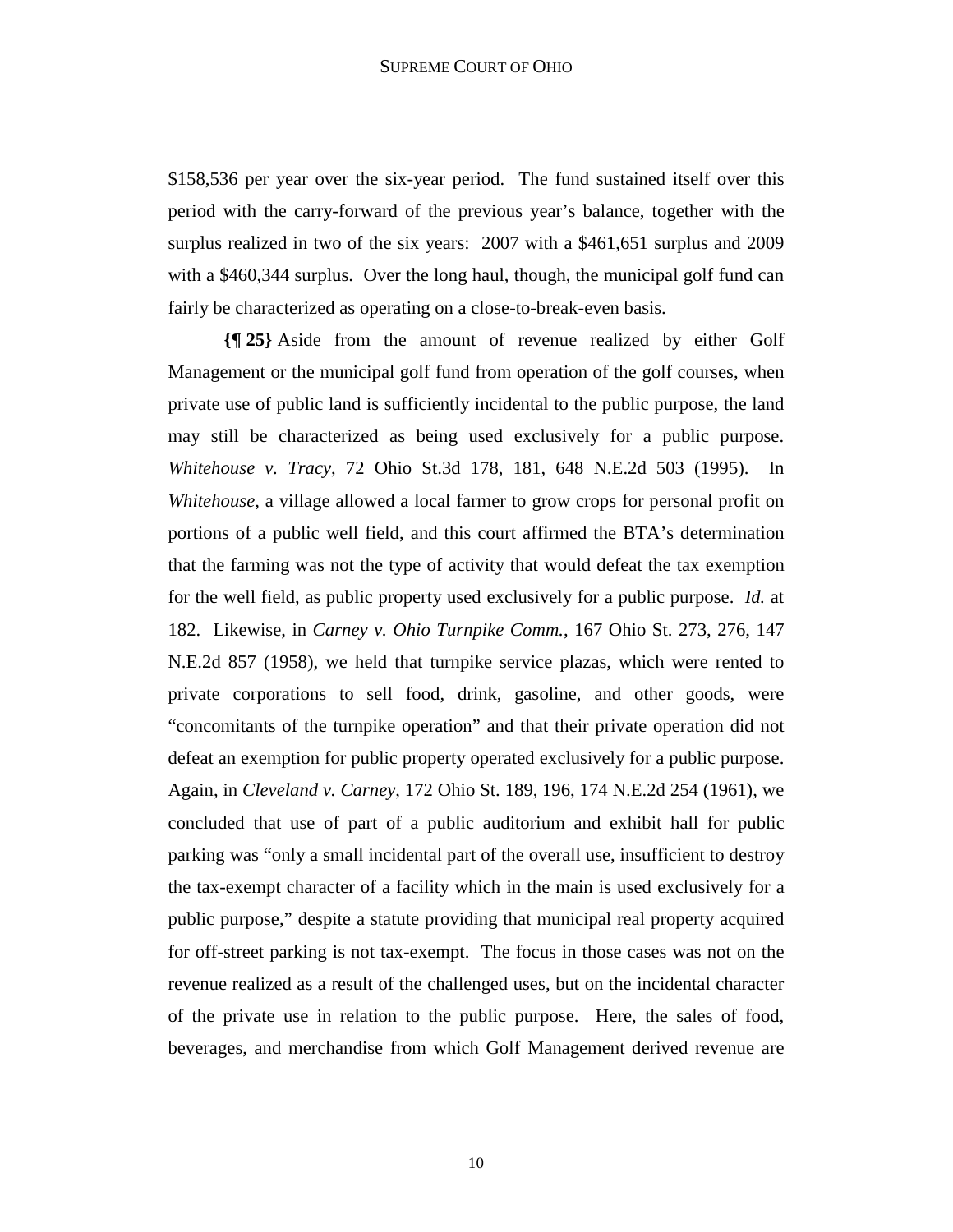incidental to the public purpose of making the golf courses available to the general public.

**{¶ 26}** In *South-Western City Schools*, 24 Ohio St.3d at 186, 494 N.E.2d 1109, we applied a prior version of R.C. 5709.121, and specifically the language now appearing in subsection  $(A)(2)$ , to determine that a municipal golf course satisfied an exemption under R.C. 5709.08. We accepted that operation of a municipal golf course serves a public purpose and considered only whether the golf course was used *exclusively* for a public purpose. The school board challenging the exemption argued that the golf course was not used exclusively for a public purpose, because a snack shop, pro shop, and efficiency apartment located on the premises were operated to generate profits or to benefit private persons. We rejected those arguments. We held that the apartment rental ensured that someone would usually be at the golf course during evening hours and was "for a purpose incidental to the course's public purpose and not with a view to profit." *Id.* at 187. We further held that neither the operation of the pro shop nor the operation of the snack shop, which was leased to a private concessioner, violated the requirement that the property be used exclusively for a public purpose. The record contained no evidence of the revenue realized by the pro shop or the snack shop, and we stated that any profit may have been "inconsequential and trivial." *Id.* As in *South-Western City Schools*, and for these reasons, the golf courses meet the requirements for exclusive public use under R.C. 5709.121(A)(2).

**{¶ 27}** The tax commissioner takes issue with the BTA's reliance on the lack of a lease in this case to distinguish *Parma Hts.*, 105 Ohio St.3d 463, 2005- Ohio-2818, 828 N.E.2d 998, in which this court affirmed the denial of an exemption for a municipally owned ice rink that the city leased to a private entity. The tax commissioner presents a twofold argument. First, he contends that "[t]he presence or absence of a lease agreement between the parties, by itself, has no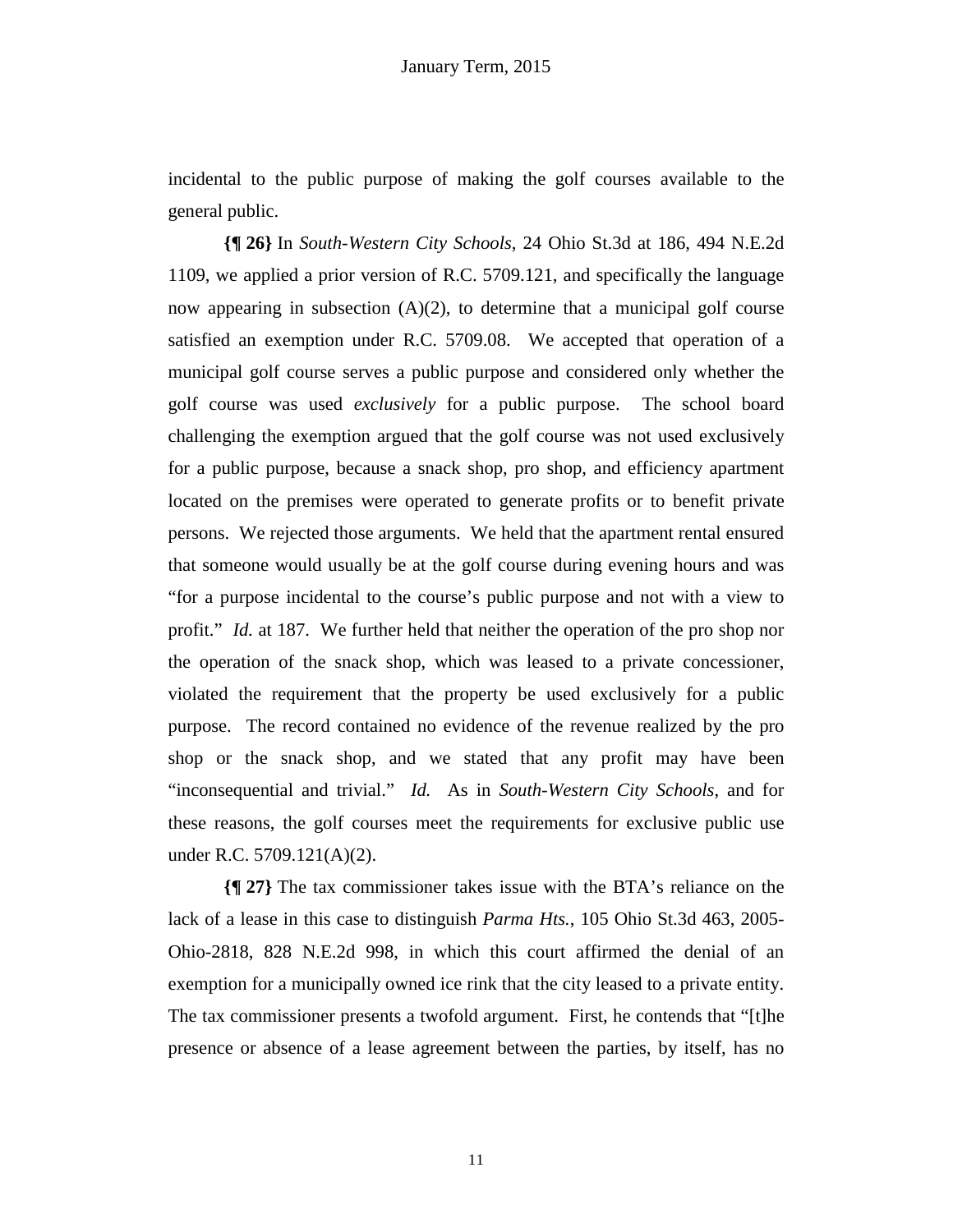bearing on whether an R.C. 5709.08 exemption is appropriate." Alternatively, he argues that the relationship between CRC and Golf Management is the functional equivalent of a lessor/lessee relationship and is, therefore, indistinguishable from the relationship between Parma Heights and its lessee.

**{¶ 28}** The tax commissioner's assertion that the existence or absence of a lease has no bearing on whether an R.C. 5709.08 exemption applies is contrary to this court's precedent. In *Carney v. Cleveland*, 173 Ohio St. 56, 180 N.E.2d 14, at paragraph two of the syllabus, we held that a portion of a city-owned airport leased to private entities was not exempt. The lessees constructed aircraft hangars on the leased premises at their expense, and the hangars remained under the lessees' management and control and were largely, if not exclusively, devoted to the lessees' business. *Id.* at 58. Our holding was based on the principle that under a lease, "an element of ownership passes to the lessees, and such property thereby loses its identity as public property used exclusively for a public purpose." *Id.* at paragraph two of the syllabus. The existence of the lease and the legal effect of the leasehold were central to our holding. More recently, we relied on *Carney* in *Parma Hts.* to affirm the denial of an exemption under R.C. 5709.08. *Compare Whitehouse*, 72 Ohio St.3d at 180, 648 N.E.2d 503 (although the farmer grew "crops on the [public] property, and, apparently, earn[ed] some minimal profit from this activity," it was "significant that no lease govern[ed] the relationship between the farmer and the village"). While the existence or absence of a lease may not be determinative, it is relevant to whether public property is used exclusively for a public purpose.

**{¶ 29}** Neither Cincinnati nor CRC entered into a lease with Golf Management. Bigham testified that CRC chose not to lease the golf courses because it wanted to retain control: "We wanted to make sure that we could approve the rates, approve the operation, approve exactly what went on there on a

12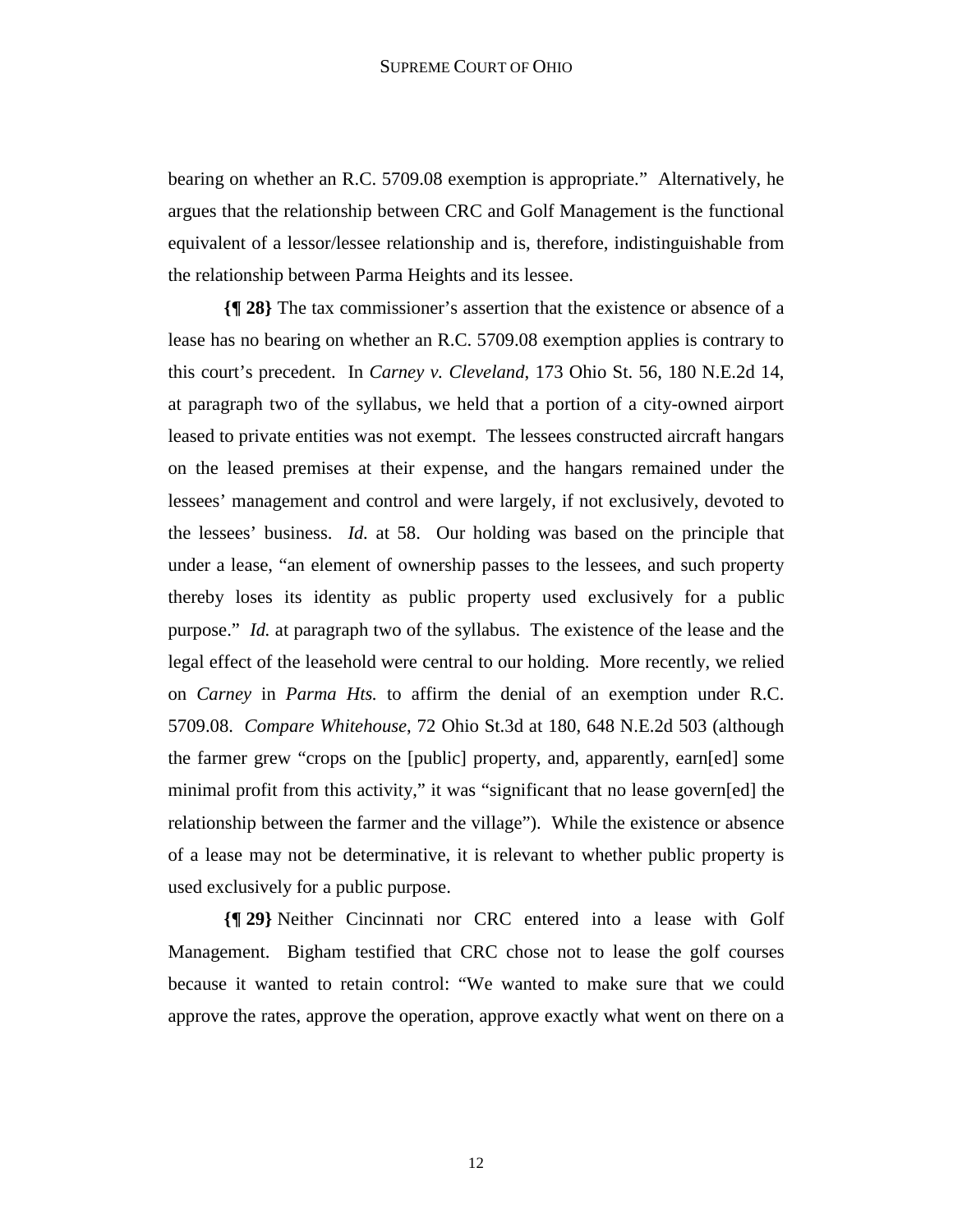day-to-day basis \* \* \*." Livingood similarly testified that Golf Management did not intend to lease the golf courses from CRC.

**{¶ 30}** Three circumstances additionally justify rejecting the tax commissioner's argument that the relationship between CRC and Golf Management is the functional equivalent of that between a lessor and lessee. First, the management contracts contain no language granting Golf Management the right of possession and, in particular, the concomitant right to exclude others from the property. Although the contracts grant Golf Management "exclusive responsibility and control over all areas and structures within the boundaries of the golf premises," that language appears in the section of the contract entitled "Scope of Services" and does not amount to a transfer of an element of ownership to Golf Management; the "Scope of Services" details Golf Management's duties, and the grant of control simply confers the authority necessary to carry out those duties. Second, Golf Management did not act as a lessee in possession, inasmuch as it did not limit Cincinnati's access to and supervision of the golf courses. CRC did not require Golf Management's permission to enter onto the properties, and CRC employees went to the golf courses every day. The daily presence of city personnel negates any implication that Golf Management obtained or exercised an exclusive possessory right. Finally, the management contracts most obviously differ from a lease by the absence of any provision for rent, or any other payment that functionally constituted compensation for a right to exercise possession. *See Black's Law Dictionary* 1024 (10th Ed.2014) (defining "lease" as "[a] contract by which a rightful possessor of real property coveys the right to use and occupy the property in exchange for consideration, usu. rent"). The main payment contemplated by the management contracts is a fixed management fee, which CRC pays in consideration for the performance of precisely defined duties. For these reasons, we reject the tax commissioner's argument that Golf Management acted as the functional equivalent of a lessee.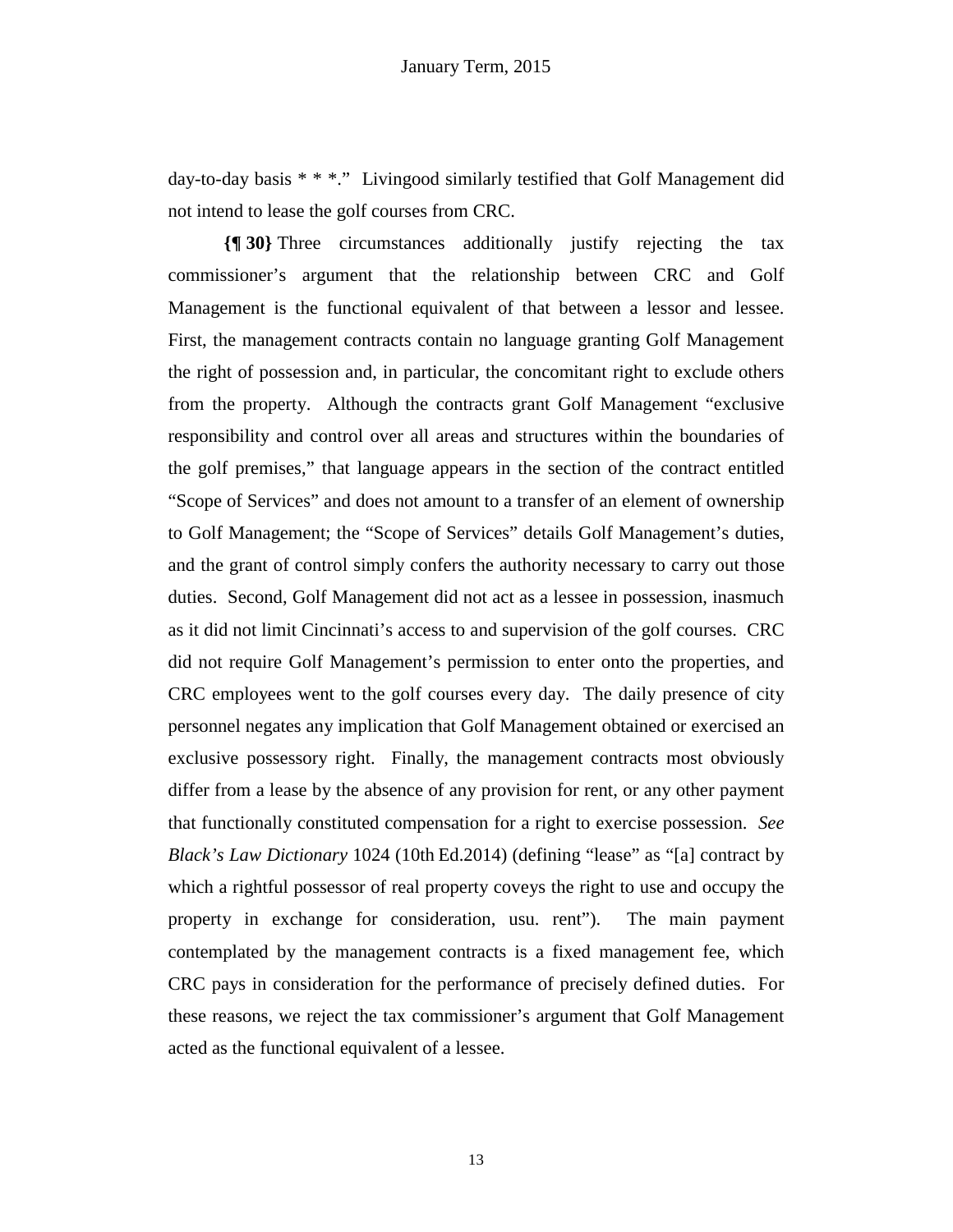**{¶ 31}** In a final argument, encompassed within the first proposition of law, the tax commissioner asserts that Cincinnati's method of operating its golf courses via a private management company harms competitors and taxpayers, with the result that the city's courses are not used exclusively for a public purpose. The commissioner cites testimony from Macke, who complained that Golf Management lowered the greens fees on city golf courses in an effort to "drive people through the door to sell food and beverage."

**{¶ 32}** With due respect to Macke's difficult position in a city and county that are, as he put it, "saturated" with public golf courses, the decision to lower greens fees does not negate the public purpose of Cincinnati's golf courses. To the contrary, lower greens fees arguably advance the public purpose of making the city courses more accessible to the golfing public. CRC has, in fact, refused a request by Golf Management to increase greens fees when it concluded that a rate increase would harm CRC's public mission. Traditionally, public parks charge little or nothing for the public to access their amenities, and greater access to everyone without regard to their ability to pay constitutes a part of their public mission, not a refutation of it.

**{¶ 33}** The tax commissioner argues that the city behaved essentially as a commercial golf-course owner and has used the "competitive advantage" of the tax exemption to harm private competition. The testimony demonstrates that private management of Cincinnati's golf courses has reduced Cincinnati's overhead costs. But the fact remains that by lowering costs, Cincinnati can lower fees and still maintain the viability of its golf operations. We cannot accept the theory that those developments are inimical to the public purpose, given that reducing costs enhances public access to the recreational opportunity that Cincinnati is affording.